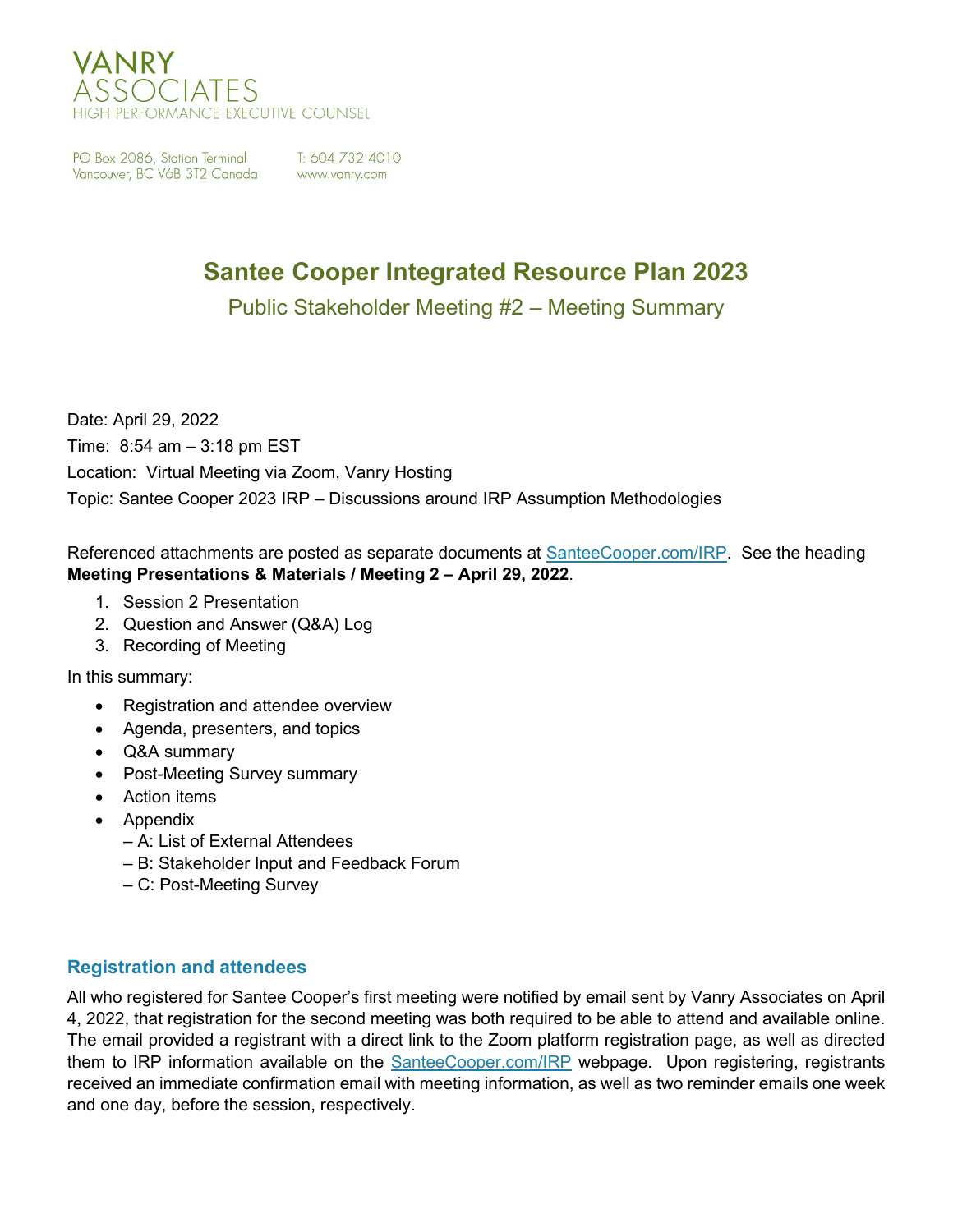Santee Cooper also used a variety of means to announce the meeting, in advance, to customers and stakeholders including newspaper advertisements, bill inserts and social media. Additionally, Santee Cooper team members reached out directly to contacts alerting them to the meeting and registration.

Registration for the session opened on April 4, 2022.

- 133 registrations were received up to the start of the meeting on April 29, 2022
- 70 individuals, or 53% of those registered, were online for all, or a portion, of the meeting
- 58 of the 70 attendees represented stakeholders external to Santee Cooper with the remainder being either Santee Cooper employees or IRP consultants
- About 74% of those who attended were identified to be affiliated with an organization

A list of meeting attendees is included in Appendix A. The list excludes Santee Cooper employees and IRP consultants.

## **Agenda, presenters, and topics**

The agenda and associated times were included in the presentation available to the stakeholders in advance of the meeting. The facilitators adjusted timing throughout the day to ensure adequate time was allotted to both presentations, questions, and discussion. Break times were adhered to such that the materials were discussed with the stakeholders during the proposed time slots to accommodate those with limited schedule availability and interest in specific topics.

### **AGENDA**

| 9:00 | Welcome                     | <b>Stewart Ramsay, Vanry Associates</b>                                                                                                                                                                                                                                                   |
|------|-----------------------------|-------------------------------------------------------------------------------------------------------------------------------------------------------------------------------------------------------------------------------------------------------------------------------------------|
| 9:10 | <b>Opening Remarks</b>      | <b>Charlie Duckworth, Deputy CEO &amp; Chief Planning &amp; Innovation</b><br>Officer, Santee Cooper                                                                                                                                                                                      |
|      |                             | Charlie underlined the importance of the IRP process, recognized<br>Central Electric Power and municipal customers for their support,<br>and invited stakeholder engagement as the best path to a strong<br>IRP outcome.                                                                  |
| 9:20 | <b>Introductions</b>        | <b>Stewart Ramsay, Vanry Associates</b>                                                                                                                                                                                                                                                   |
|      |                             | Stewart outlined the key topic for Meeting 2, to review major<br>assumption methodologies and to hear from stakeholders; the<br>timing of meetings and IRP filing; introduced the day's presenters,<br>the IRP team, supporting consultants, and registered stakeholders.                 |
| 9:35 | <b>Stakeholder Feedback</b> | <b>Stewart Ramsay, Vanry Associates</b>                                                                                                                                                                                                                                                   |
|      |                             | Stewart provided attendees with an overview of what was learned<br>and resulting adjustments from the post-meeting survey, as well as<br>input and feedback received during the March 1 <sup>st</sup> meeting. He also<br>introduced the new online Stakeholder Input and Feedback Forum. |

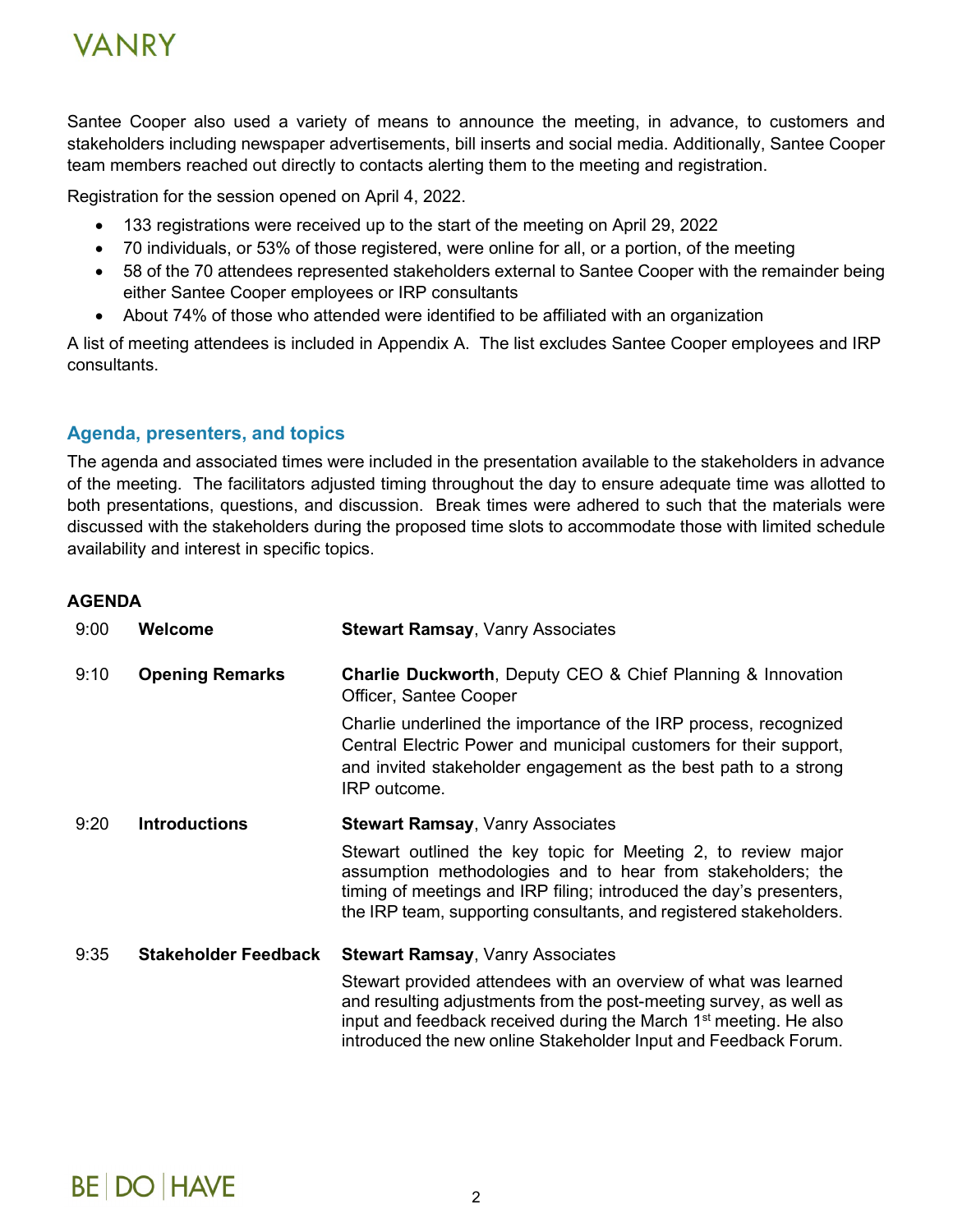| 10:00 | <b>Santee Cooper</b><br><b>Resource Position</b>     | Eileen Wallace, Senior Manager, Resource Planning, Santee<br>Cooper                                                                                                                                                                                                                                                                |
|-------|------------------------------------------------------|------------------------------------------------------------------------------------------------------------------------------------------------------------------------------------------------------------------------------------------------------------------------------------------------------------------------------------|
|       |                                                      | Eileen provided an update on Santee Cooper's resource planning<br>position, supply, and demand balance, as well as its resource<br>expansion options.                                                                                                                                                                              |
| 10:20 | <b>Portfolio Evaluation</b>                          | <b>Bob Davis, Executive Consultant, nFront Consulting</b>                                                                                                                                                                                                                                                                          |
|       | Approach                                             | Bob restated the goals, purpose and expected outcomes of the IRP<br>process overall. He also outlined the portfolio simulation, cost<br>comparison metrics, resource portfolios that will be studied and the<br>net-zero CO2 approach. Lastly, he touched on the Central<br>Coordination agreement and its impact on the 2023 IRP. |
| 11:00 | <b>BREAK</b>                                         |                                                                                                                                                                                                                                                                                                                                    |
| 11:15 | <b>Update on Load</b><br><b>Forecast</b>             | Greg McCormack, Senior Manager, Financial Forecast, Santee<br>Cooper                                                                                                                                                                                                                                                               |
|       |                                                      | <b>John Hutts, Principal, GDS Associates</b>                                                                                                                                                                                                                                                                                       |
|       |                                                      | Greg and John provided an update on Santee Cooper's 2022<br>forecast schedule and process. They also provided forecast<br>information related to economic data and SAE results, electric<br>vehicles, rooftop solar and sensitivity scenarios related to these.                                                                    |
| 12:00 | <b>LUNCH BREAK</b>                                   |                                                                                                                                                                                                                                                                                                                                    |
| 1:00  | <b>Update on DSM Plans</b>                           | Patricia Housand, Manager, Program Development, Santee<br>Cooper                                                                                                                                                                                                                                                                   |
|       |                                                      | Patricia provided a detailed review of activities underway to update<br>Santee Cooper's DSM plans, touching on energy efficiency,<br>demand response and beneficial electrification programs.                                                                                                                                      |
| 1:30  | <b>Major Assumptions</b>                             | <b>Bob Davis, Executive Consultant, nFront Consulting</b>                                                                                                                                                                                                                                                                          |
|       |                                                      | Bob reviewed potential data sources, methodologies and<br>preliminary assumptions being considered for Santee Cooper's<br>2023 IRP. These included assumptions around financing and<br>economic parameters, fuel and CO2 pricing, and existing and new<br>resource options.                                                        |
| 2:15  | <b>BREAK</b>                                         |                                                                                                                                                                                                                                                                                                                                    |
| 2:30  | Reserve Margin,                                      | Nick Wintermantel, Principal, Astrapé Consulting                                                                                                                                                                                                                                                                                   |
|       | <b>ELCC, and Solar</b><br><b>Integration Studies</b> | Nick discussed the three resource adequacy studies that Astrapé<br>is undertaking on behalf of Santee Cooper.<br>He provided a<br>methodology overview for the Planning Reserve Margin (PRM),<br>ELCC and Solar Integration studies.                                                                                               |
| 3:15  | <b>Next Steps &amp; close</b>                        | <b>Stewart Ramsay, Vanry Associates</b>                                                                                                                                                                                                                                                                                            |

# **BE | DO | HAVE**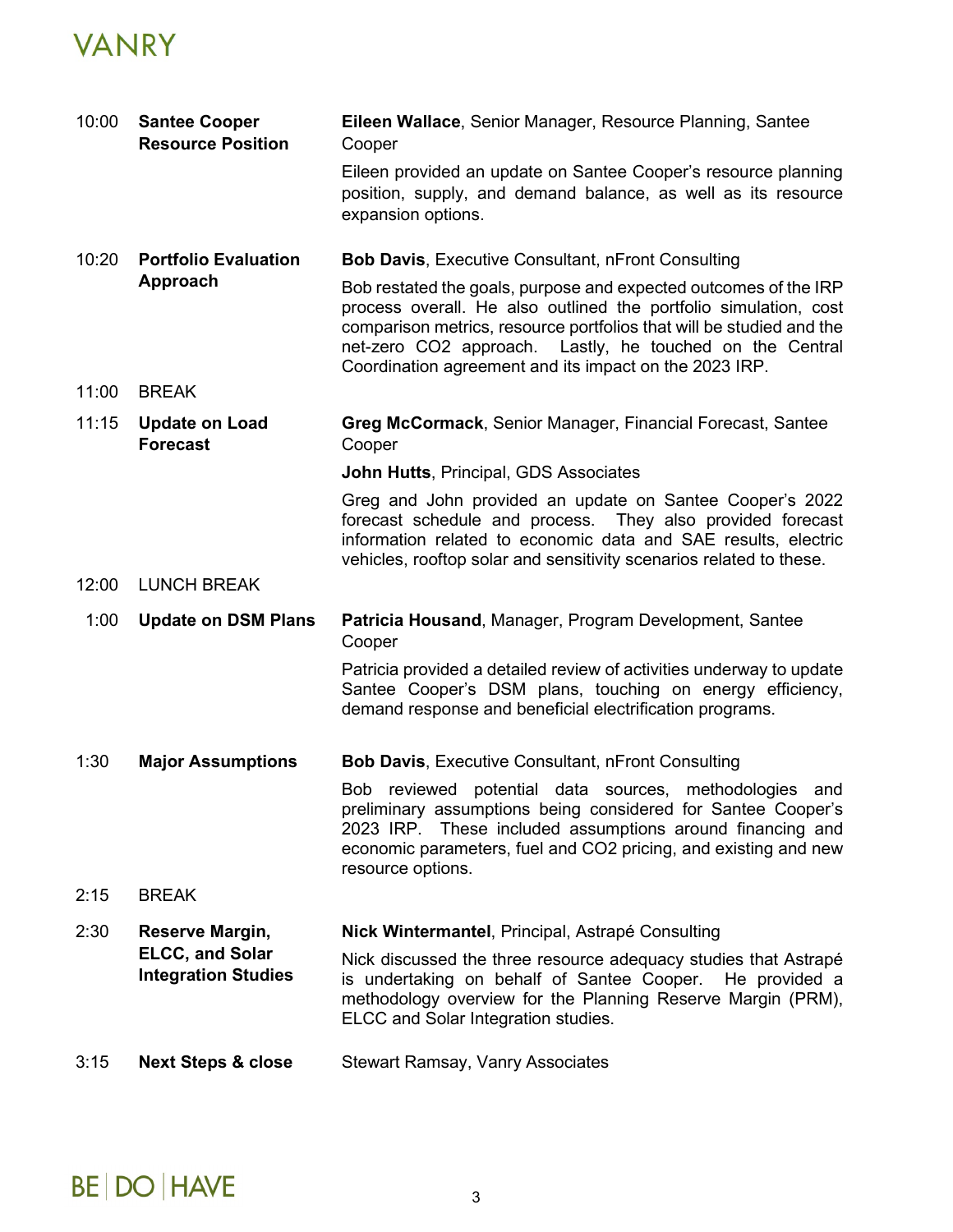

### **Q&A Summary**

During the April  $29<sup>th</sup>$  Meeting, stakeholders were able to ask questions in two ways:

- 1. Using the Zoom **Q&A** tool they could type and send a question at any time during the session and presentations; and
- 2. Using the **Raised Hand** functionality, they could be invited to speak by the facilitator at the earliest opening

Stakeholders were able to type questions using the Q&A tool throughout the presentations and these were answered almost real-time by subject matter experts using the same tool. Any follow-on comments or questions, as well as answers would show up as a thread connected to the original question. Some of the written questions were flagged and answered live by the respective presenters. Throughout the day, and particularly at the end of each segment, stakeholders were invited to use the Raised Hand functionality and encouraged to address the group live.

Overall, there were 119 originating typed interactions (live asked/answered and written asked/answered), all of which were addressed during the session. Of these, 10 questions included follow-on comments or questions often coming from more than one stakeholder, indicating that the stakeholders were monitoring and interacting with each other's questions. Thirty questions were answered live by presenters.

A transcript of the Q&A log is included as an attachment and available with other April 29<sup>th</sup> Meeting documents on the **SanteeCooper.com/IRP** webpage.

Outside of meetings, stakeholders were encouraged to submit input and feedback using a newly developed online forum that Santee Cooper launched on May 10<sup>th</sup> (see Appendix B for more information). Emails were sent to Meeting 1 and Meeting 2 registrants notifying them the forum was live and ready to use.

#### **Post-Meeting Survey**

Attendees were invited to provide immediate feedback specific to Meeting 2 upon leaving the Zoom session, as well as via a link included in a thank you email sent on May 2, 2022. Vanry Associates received 11 responses to the post-meeting survey, representing about 18% of external stakeholders that attended.

Overall response was positive and useful in informing future meetings. In summary:

- 73% gave a strong indication of value for their time spent at the meeting
- 72% reported they felt the level of presentation detail to be appropriate
- While 36% thought the meeting length appropriate, more than half thought it too long
- 82% felt strongly they were able to provide input; and
- 81% saw the meeting as a productive balance of both Santee Cooper IRP planning ideas and stakeholder Q&A

We also heard interest for more information around new and existing generation, energy storage and fuel security planning. Input also included ideas on meeting structure and timing. One respondent indicated less time might be spent on DSM and EE, since, although important, their benefits are primarily a function of how well these programs are operated internally.

Results of the post-meeting survey are included in Appendix C.

# **BE | DO | HAVE**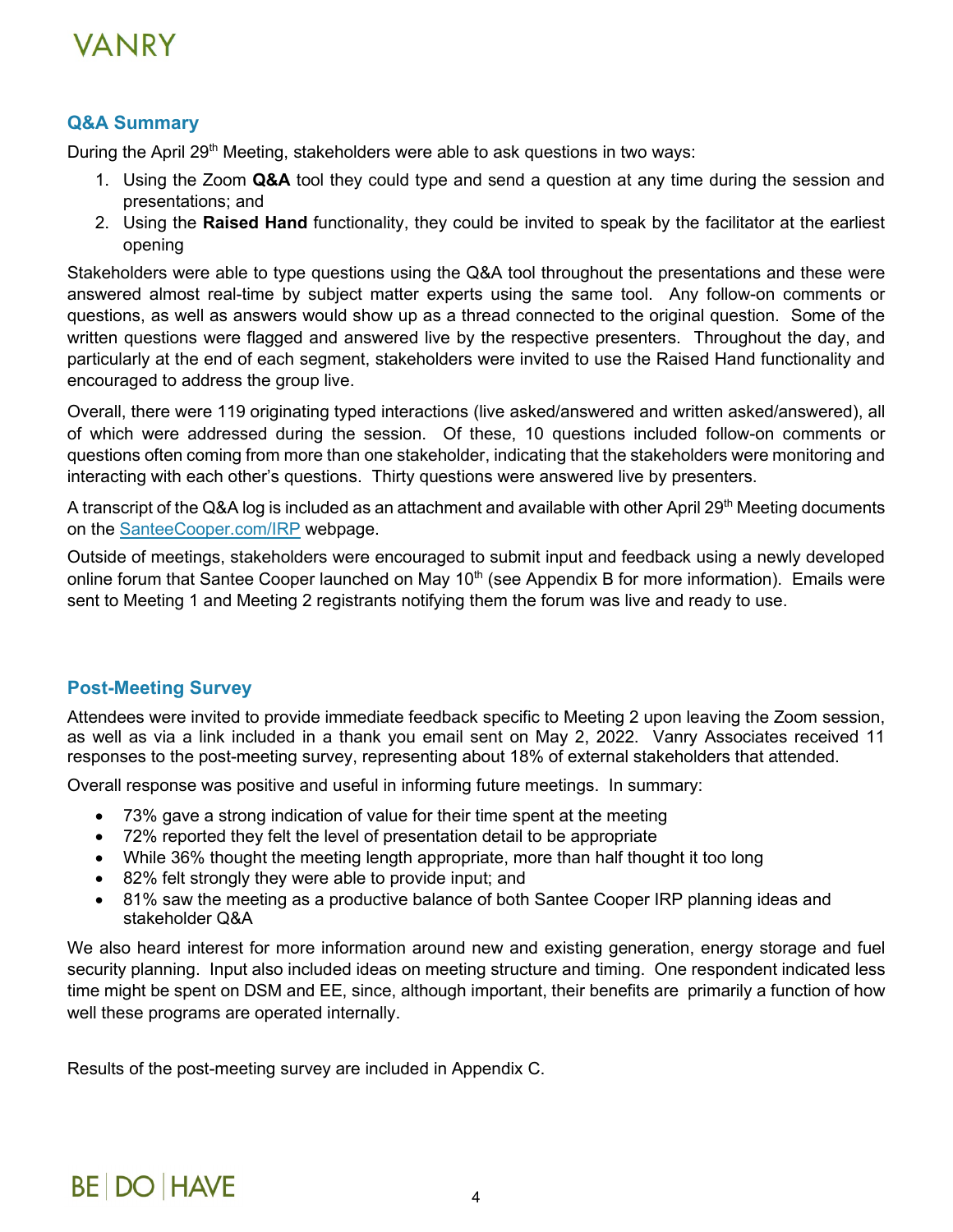### **Action items**

All commitments made by Santee Cooper, or the facilitators are noted in the Q&A log.

Next Steps:

- Act on any commitments noted in the Q&A log
- Finalize the date and agenda for Meeting #3
- Publish the date and open registration for Meeting #3
- Review stakeholder feedback and refine the meeting process as needed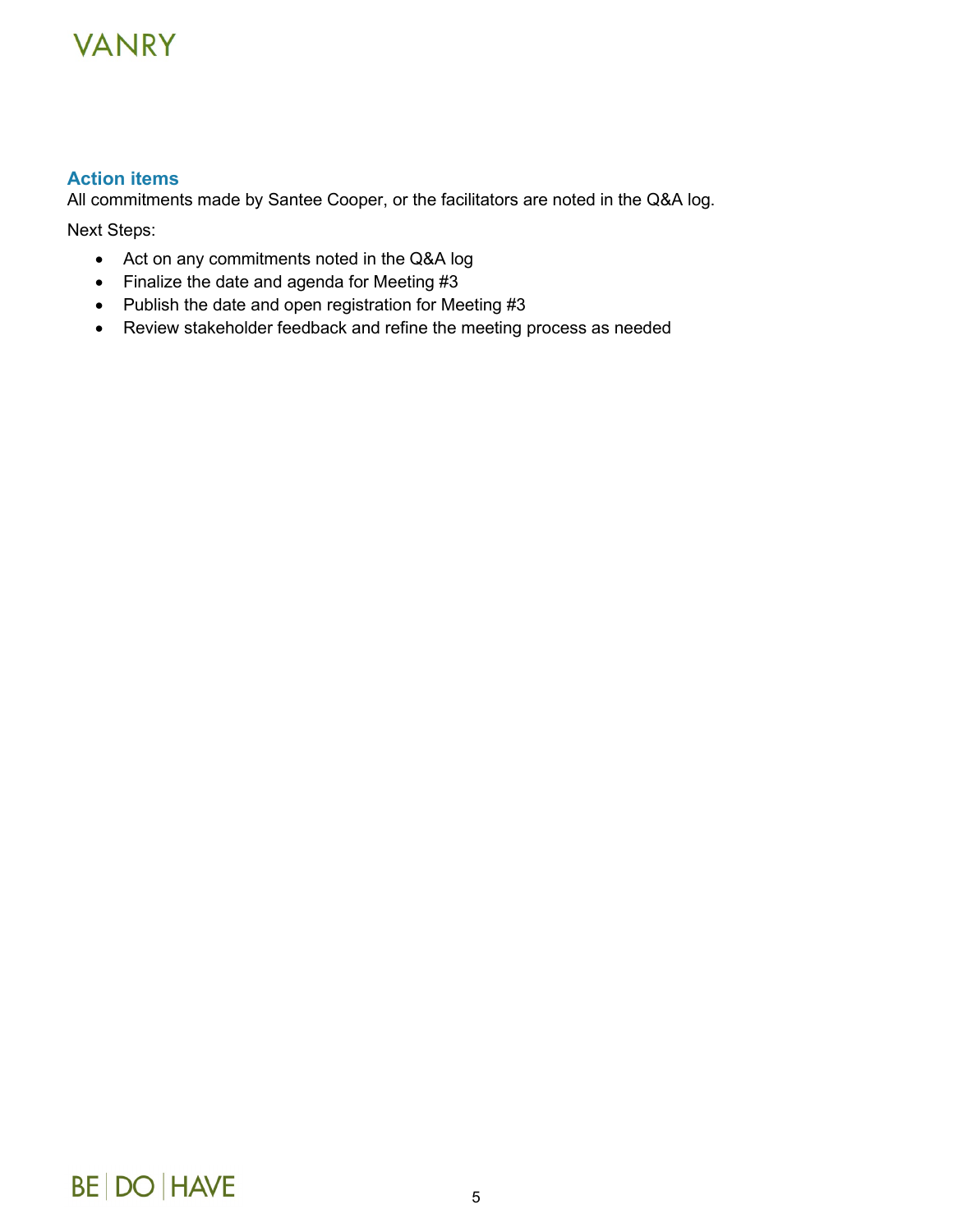## APPENDIX A

#### **List of External Attendees**

*Represented in alphabetical order by the original name provided. The list excludes Santee Cooper employees and IRP consultants. Organization names in square brackets were not listed at time of registration and are recognized from Meeting #1.* 

| <b>ATTENDEE</b>              | <b>ORGANIZATION</b>                          |
|------------------------------|----------------------------------------------|
| Amy Wallace                  | <b>GE</b>                                    |
| <b>Andrew Stone</b>          |                                              |
| <b>Anthony Sandonato</b>     | SC Office of Regulatory Staff (ORS)          |
| <b>Ben Pfeffer</b>           | [J. Kennedy & Associates, Inc.]              |
| <b>Bill Barnes</b>           | <b>Encore Renewable Energy</b>               |
| <b>Charles Allen</b>         | <b>Black River Electric Cooperative, Inc</b> |
| <b>Chris Carnevale</b>       | Southern Alliance for Clean Energy (SACE)    |
| Craig Higgins                |                                              |
| Dan Poteet                   |                                              |
| Dennis Boyd                  | <b>Nucor</b>                                 |
| Donald Zimmerman             | Alder Energy Systems, LLC                    |
| Dwight Jowdy                 | Ridge Lake HOA                               |
| E. Felt                      | [Duke Energy]                                |
| <b>Ed Robidoux</b>           | Homeowner                                    |
| <b>Eddy Moore</b>            | <b>Coastal Conservation League</b>           |
| Eliza Mecaj                  | <b>SC Department of Consumer Affairs</b>     |
| <b>Emma Clancy</b>           |                                              |
| <b>Findlay Salter</b>        | SC Office of Regulatory Staff                |
| <b>Forest Bradley Wright</b> | <b>SACE</b>                                  |
| <b>Frank Epps</b>            | <b>Energy Development Partners</b>           |
| <b>Glenn Stephens</b>        | Consultant                                   |
| <b>Hailey Deres</b>          |                                              |
| <b>Hamilton Davis</b>        | [Southern Current LLC]                       |
| Jae Scott                    |                                              |
| James Wharton                |                                              |
| Jeffrey Gordon               | <b>ORS</b>                                   |
| Joe Miller                   | J Miller Energy Consulting, LLC              |
| John Brooker                 | <b>Conservation Voters of South Carolina</b> |
| John Burns                   | <b>CCEBA</b>                                 |
| Jonathan Ly                  | J. Pollock, Inc.                             |
| Julius Horvath               | Adapture Renewables, Inc.                    |
| <b>Justin Somelofske</b>     | Sierra Club                                  |
|                              |                                              |

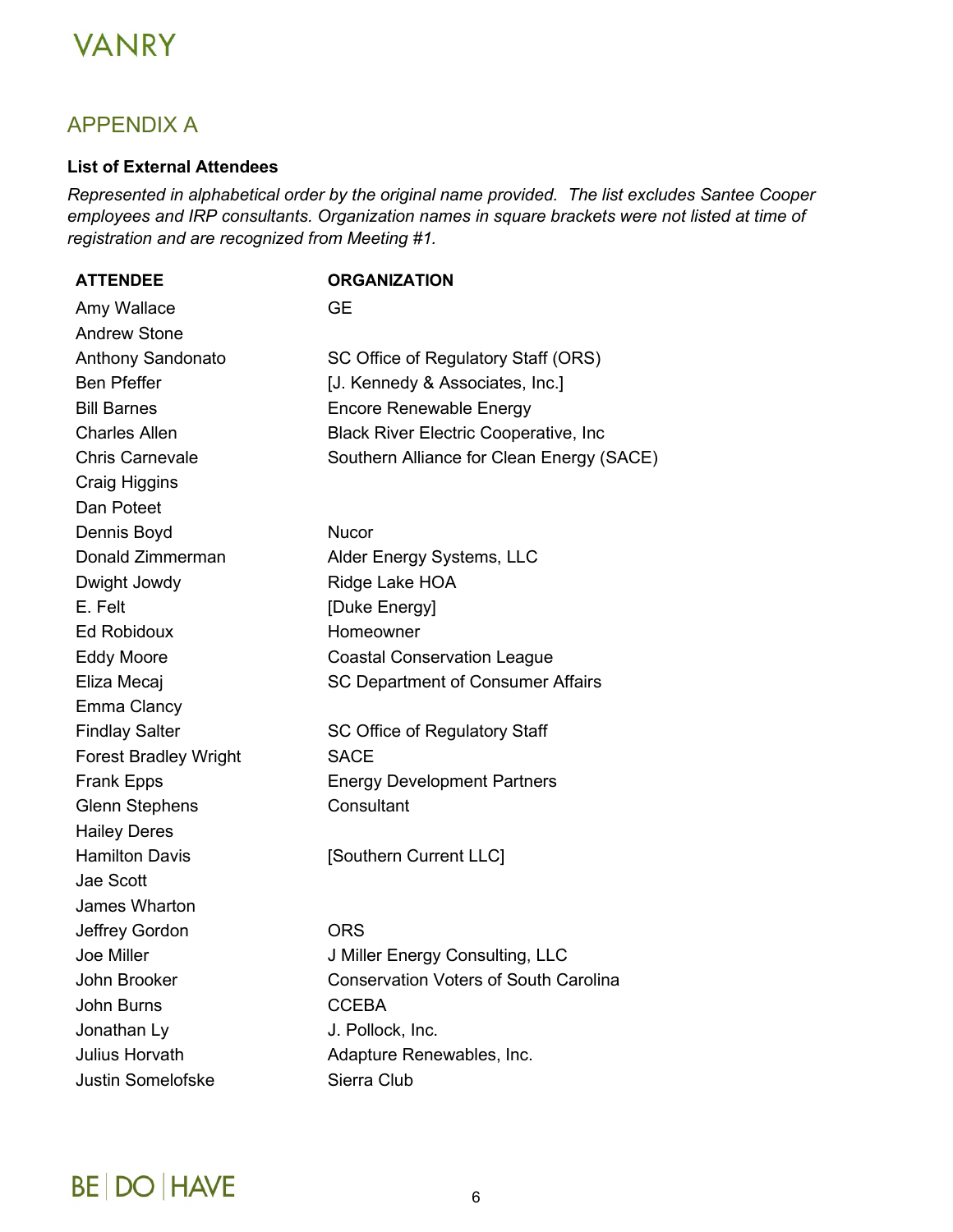| <b>ATTENDEE</b> (cont'd) | <b>ORGANIZATION</b> (cont'd)                              |
|--------------------------|-----------------------------------------------------------|
| Karen Hallenbeck         | The Tiencken Law Firm                                     |
| <b>Karl Winkler</b>      | <b>Nucor Steel Berkeley</b>                               |
| Keith Thomson            |                                                           |
| <b>Lewis Carter</b>      | Subscriber                                                |
| Lillie Johnson           |                                                           |
| Marilyn Hemingway        | <b>Gullah Geechee Chamber of Commerce</b>                 |
| <b>Michael Berry</b>     | Qcells                                                    |
| <b>Michael Early</b>     | <b>Century Aluminum</b>                                   |
| Mikaela Curry            |                                                           |
| <b>Mike Frazier</b>      | <b>PMPA</b>                                               |
| <b>Mike Fried</b>        | A D Group                                                 |
| Mike Lavanga             | <b>SMXB</b>                                               |
| Mike Smith               | <b>ECSC</b>                                               |
| <b>Nathan Adams</b>      | Longroad Energy                                           |
| <b>Philip Hayet</b>      | <b>ORS</b>                                                |
| R Taylor Speer           | Fox Rothschild LLP on behalf of Alder Energy Systems, LLC |
| <b>Richard Storm</b>     | <b>Retired</b>                                            |
| <b>Russell Weeks</b>     | Wartsila North America Inc.                               |
| Ryan Deyoe               | <b>Telos Energy</b>                                       |
| Sandra Bundy             | B&P, Inc.                                                 |
| Sandra Yudice, Ph.D.     | City of Georgetown, SC                                    |
| <b>Scott Connuck</b>     | <b>East Point Energy</b>                                  |
| <b>Scott Whittier</b>    | City of Georgetown                                        |
| <b>Steve Castracane</b>  | <b>Messer North America</b>                               |
| <b>Swain Whitfield</b>   | Swain Whitfield Utility Consulting                        |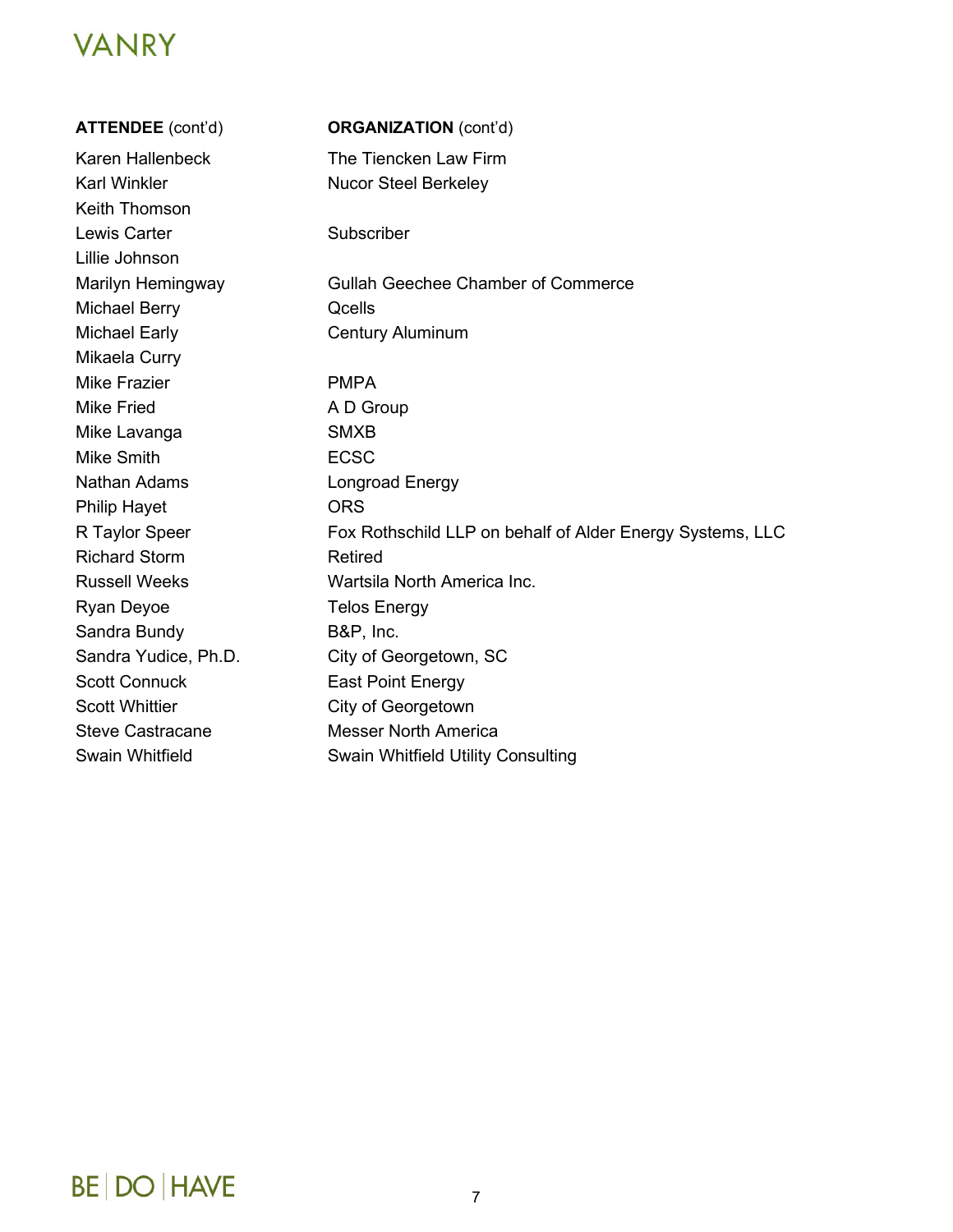

## APPENDIX B

#### **Stakeholder Input and Feedback Forum**

*The follow information about the new Stakeholder Input & Feedback Forum was shared with stakeholders during the meeting and in an email sent on May 10, 2022, alerting them that the forum was available online at [SanteeCooper.com/IRP](http://www.santeecooper.com/irp).* 

Santee Cooper is introducing a new online forum that stakeholders can use to provide input and feedback on the 2023 IRP. Stakeholders can submit comments, offer feedback, post documents, and ask questions. Information submitted to the forum and any responses from Santee Cooper are searchable and can be viewed by all stakeholders at any time. Any questions or feedback received previously, have been preloaded to the forum.

The forum is intended to improve Santee Cooper's ability to receive and publicly respond to stakeholder input and feedback, and to ensure transparency in the development of the IRP.

The forum can be accessed under the heading **Stakeholder Input and Feedback Forum** [SanteeCooper.com/IRP.](http://www.santeecooper.com/irp)

Or the forum can be directly accessed from this link: [https://www.santeecooper.com/About/Integrated-](https://www.santeecooper.com/About/Integrated-Resource-Plan/Feedback/Index.aspx)[Resource-Plan/Feedback/Index.aspx.](https://www.santeecooper.com/About/Integrated-Resource-Plan/Feedback/Index.aspx)

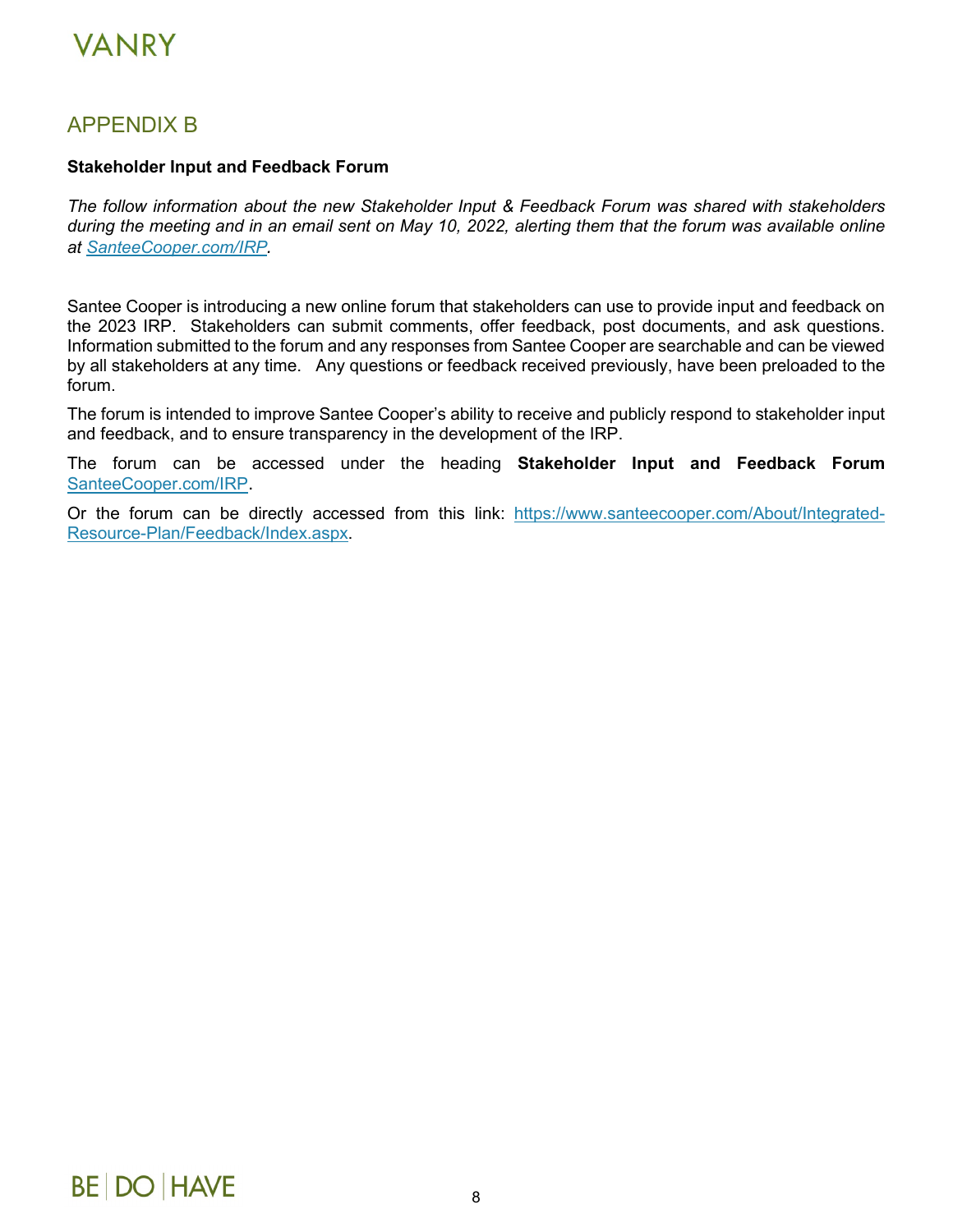## APPENDIX C

#### **Post-Meeting Feedback Survey**

1. Overall, how would you rate the value to you of the second Santee Cooper IRP meeting? Was your time spent with us to day worth it?



2. How would you rate the presentations for level of detail?

| Way too basic                  | $0\%$ (0) |
|--------------------------------|-----------|
| A little too basic             | $9\%$ (1) |
| Just right                     | 72% (8)   |
| A bit too technical            | $0\%$ (0) |
| Way too technical, complicated | $9\%$ (1) |

3. How would you rate the meeting length?

| Too short given the topics    | $0\%$ (0)  |
|-------------------------------|------------|
| A bit too short               | $0\%$ (0)  |
| Just right                    | $36\%$ (4) |
| A bit too long                | 45% (5)    |
| Way too long to stay involved | $9\%$ (1)  |

4. How would you rate your ability to provide input to the meeting?



## **BE DO HAVE**